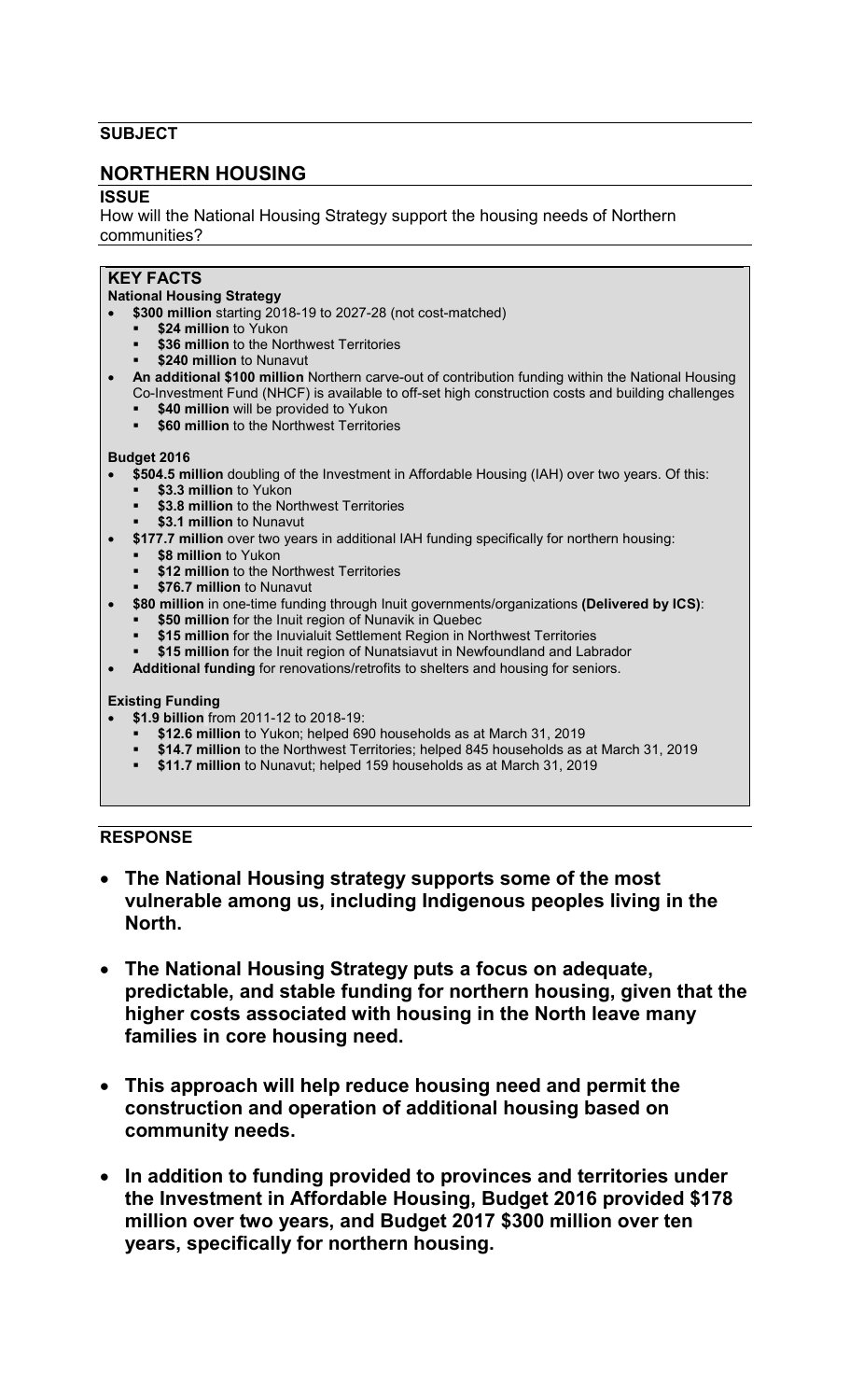- **This funding will help approximately 3,000 Northern families find an adequate, suitable and affordable place to call home.**
- **This targeted investment is in addition to Indigenous-specific housing investments that will be made as part of funding to improve infrastructure in Indigenous communities.**

# **If pressed on the investment in Nunavut**

• **Since November 2015, we invested more than \$230 million in affordable housing, housing for seniors and renovation benefiting over 2,500 families.** 

### **Success Story:**

The Uquutaq Transitional Housing is a promising project located in Iqaluit that the National Housing Co-investment Fund is supporting. The project will purchase and renovate two existing adjacent buildings in Downtown Iqaluit into a 62-bed shelter/transitional home and a 11-unit market rental building with offices and program space.

Tugguarlik Apartments is an 8 plex affordable rental housing project in Cambridge Bay, Nunavut. The project, worth just over \$3.5M has received support through both the Innovation and the Co-Investment Funds. The project includes 2 fully accessible units and is expected to be occupied in December of 2019.